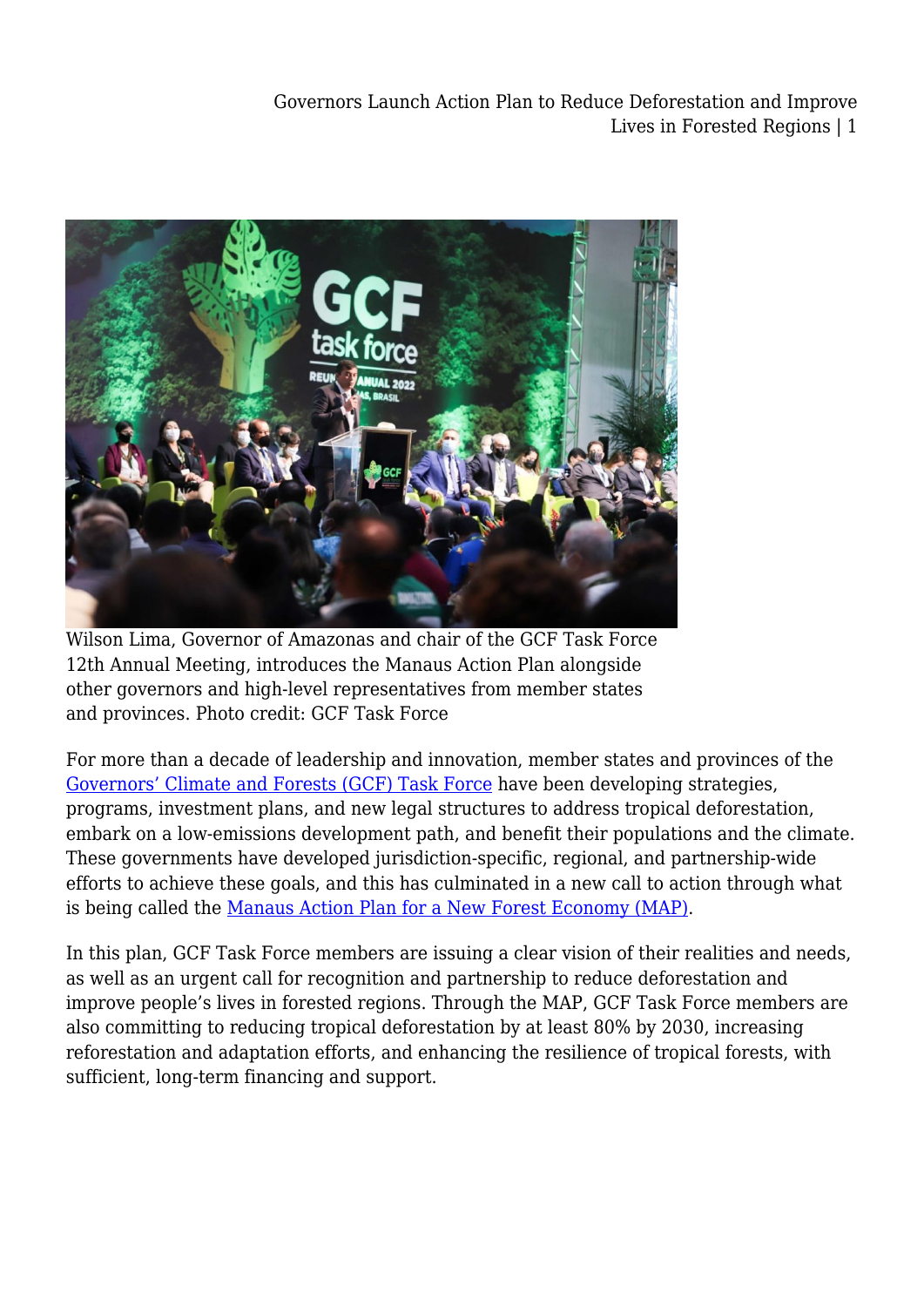

[A](https://legal-planet.org/wp-content/uploads/2022/03/Manaus-Action-Plan-for-a-New-Forest-Economy.pdf)chieving the goals of the MAP will

involve partnerships and collaboration among subnational states and provinces and the private sector, Indigenous peoples and local communities, financial institutions, donors and national governments, civil society, and academia, recognizing tropical forest jurisdictions' priorities and plans for a new forest economy that will work for all the people living in these states and provinces.



Governors at the annual meeting in Manaus today signed the action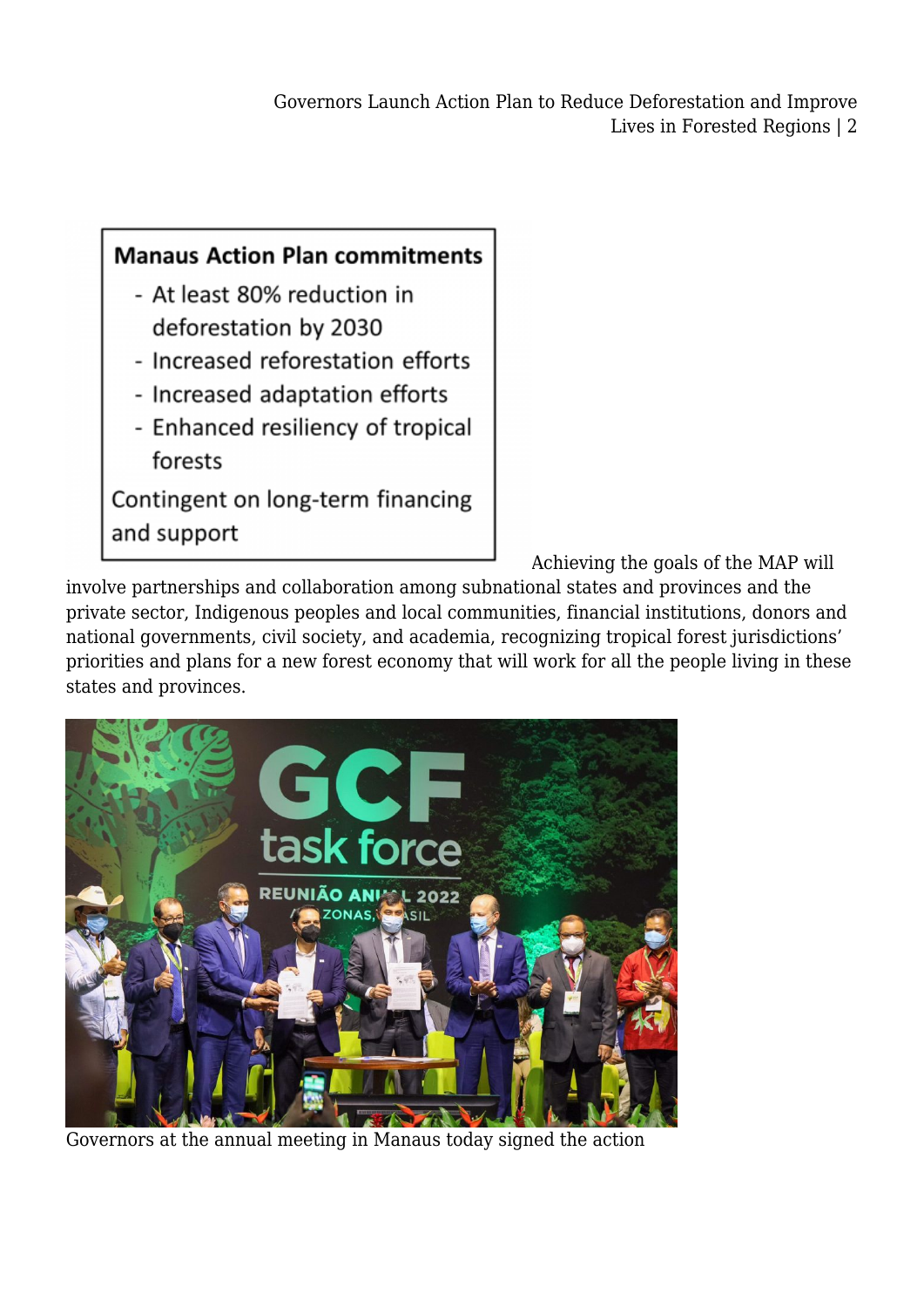plan. Photo credit: GCF Task Force

The MAP is made up of four strategic pillars to ensure it is constructed with a robust foundation for action, recognizing the importance of each pillar and the interconnectedness of all four:

### **People and Communities**

- The new forest economy must work first and foremost for the people and the communities in the GCF Task Force states and provinces.
- This includes the people who live in and near forests, as well as people who live in cities and towns.
- Ongoing efforts to secure land tenure rights for communities must be the foundation of these efforts, and the jurisdictions pledge to continue working with Indigenous Peoples and Local Community partners and their respective national governments to secure those rights.

# **Knowledge, Technology, and Innovation**

- We must mobilize science and technology, along with the traditional knowledge and wisdom of people living in the forest.
- Innovation hubs in tropical forest regions have great potential.
- $\circ$  New data and knowledge platforms can help monitor, report, and verify jurisdictional performance as well as assess new opportunities for sustainable land use.
- Partnerships are needed to help assess new market regulations for major exports, certification and traceability requirements and systems, and new creative, locally based solutions to improve value chains and ensure market access for sustainable, forest-based products.

# **Finance, Investment, and the Private Sector**

- A new forest economy cannot be created without substantial additional financial support.
- GCF Task Force members have developed detailed investment plans associated with their jurisdictional strategies and mapped and assessed their needs for capacity to access different financial opportunities.
- $\circ$  This work should be the foundation for efforts to develop new financing arrangements and ensure that we do not engage in redundant activities to assess needs and evaluate readiness.

# **Government and Public Policies**

Good governance and durable public policies are the bedrock of our jurisdictional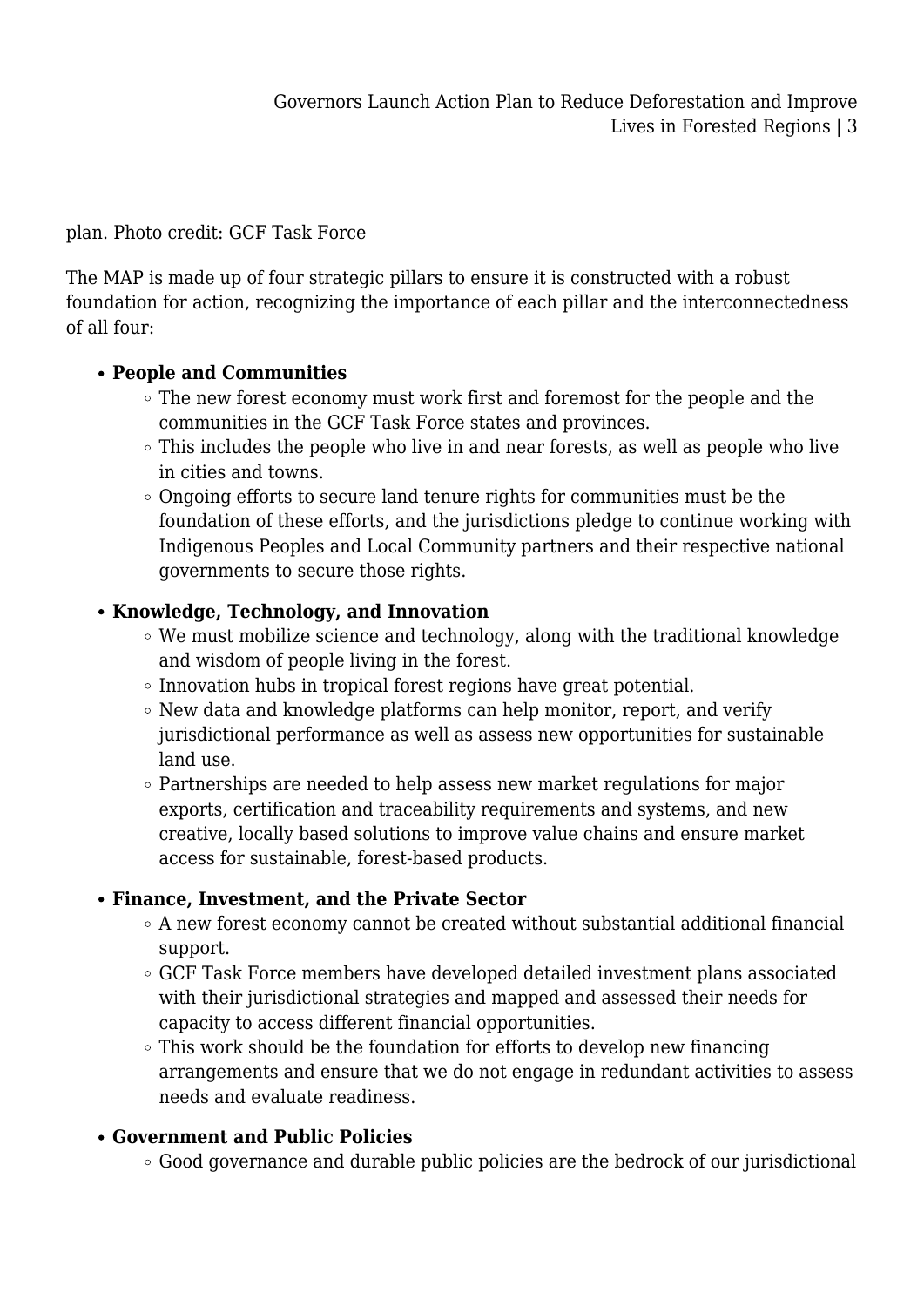strategies and investment plans.

Many GCF Task Force states and provinces are actively revising existing laws and also adopting new laws, policies, and programs to advance a new forest economy. This includes embedding the Guiding Principles of Collaboration and Partnership between Subnational Governments, Indigenous Peoples and Local Communities into state laws and policies.

Members of the GCF Task Force formally launched the MAP during the opening ceremony of [th](https://www.2022annualmeeting.com/agenda)e GCF Task Force's  $12<sup>th</sup>$  [Annual Meeting](https://www.2022annualmeeting.com/agenda) on Thursday, March 17. In endorsing the MAP, each tropical region will include more details on its own set of strategies, plans, and needs, to accomplish a reduction in deforestation of at least 80% by 2030, an increase in forest restoration and adaptation efforts, and enhanced resilience of tropical forests, contingent on financial recognition of action.

This work is aligned with what the science says is required. Recent articles (e.g., [here](https://www.washingtonpost.com/climate-environment/2022/03/07/amazon-rainforest-tipping-point-climate/) and [here](https://www.nytimes.com/2022/03/07/climate/amazon-rainforest-climate-change-deforestation.html)) reported on a new [study](https://www.nature.com/articles/s41558-022-01287-8??utm_medium=affiliate&utm_source=commission_junction&utm_campaign=CONR_PF018_ECOM_GL_PHSS_ALWYS_PRODUCT&utm_content=productdatafeed&utm_term=PID100104736&CJEVENT=8fdd794f9e9c11ec83de147f0a1c0e10#citeas) in Nature Climate Change that found that the need for action to address tropical deforestation is more urgent than ever. The very resiliency of these forests – upon which depend not only vast networks of rivers, habitats, and biodiversity, but also the global climate system – is at risk from climate change-induced impacts such as drought and by human-induced land use change. In its closing discussion, the study urges the very types of solutions the GCF Task Force is all about, noting that "The amplified loss of Amazon resilience in areas closer to human land use suggests that reducing deforestation will not just protect the parts of the forest that are directly threatened but also benefit Amazon rainforest resilience over much larger spatial scales."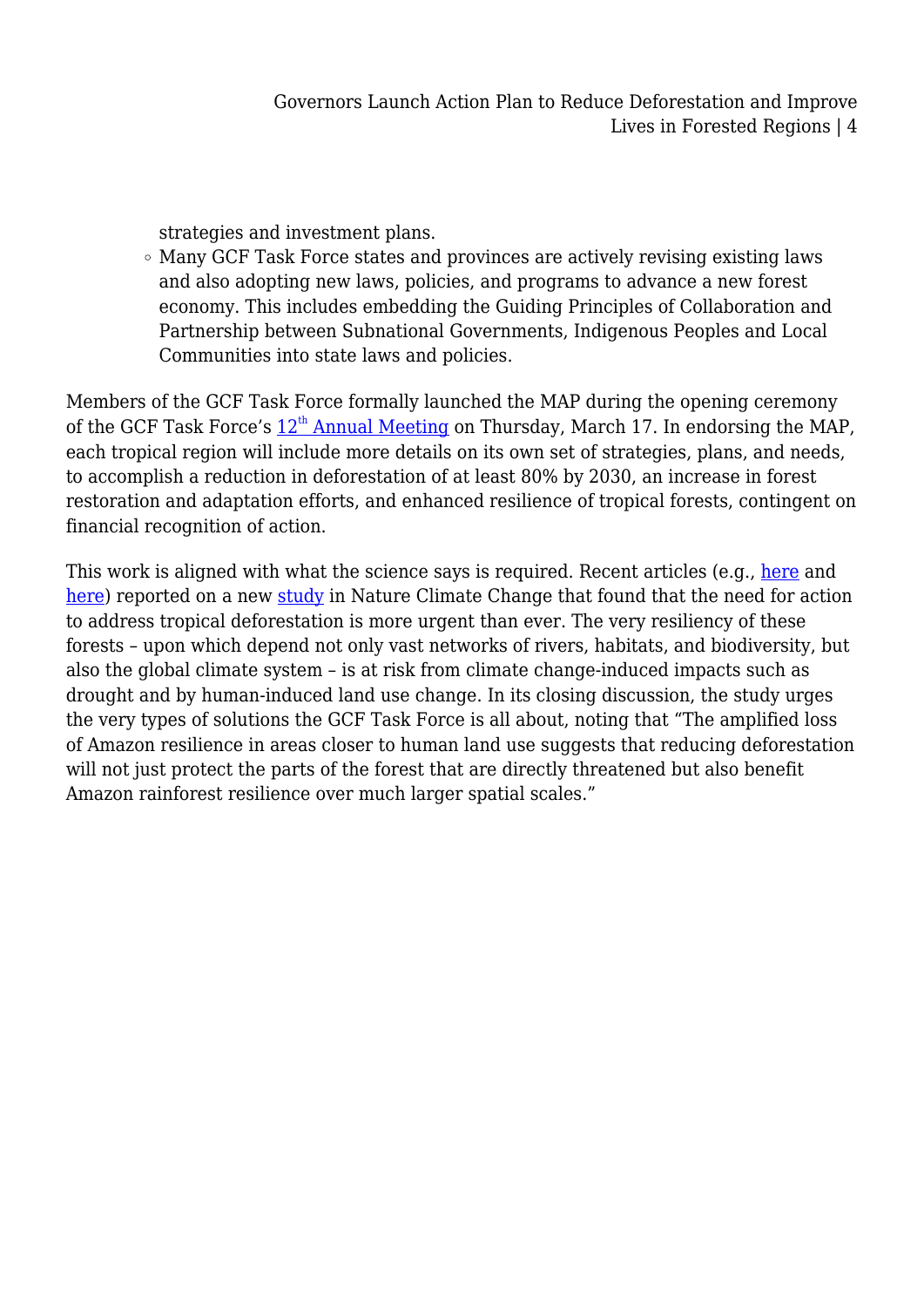Governors Launch Action Plan to Reduce Deforestation and Improve Lives in Forested Regions | 5



GCF Task Force members unanimously approved the Manaus Action Plan at a closed-door meeting on March 16. Photo credit: Daniel Melling

In addition to unanimous approval of the MAP, on Wednesday, March 16, GCF Task Force members voted in Zamora Chinchipe (Ecuador) as its  $39<sup>th</sup>$  member, as well as three new observer jurisdictions: Morona Santiago (Ecuador), Santa Cruz (Bolivia), and Pando (Bolivia). Members also selected the chairs for the next set of meetings – San Martin (Peru) and Yucatan (Mexico) will serve as co-chairs for the remainder of 2022, respectively hosting meetings in the fall and into the beginning of the new year; and Papua (Indonesia) will chair the partnership for 2023. The coordination of governors of these three jurisdictions to develop a joint proposal on hosting responsibilities demonstrates this collaborative partnership in action.

The GCF Task Force is proud of the work of its members and looks forward to bolstering support across public and private sectors to ensure the MAP and other actions achieve broad success. The fate of the world's climate literally depends on it!

### **Background on the GCF Task Force**

The GCF Task Force is a coalition of 38 states and provinces working to protect tropical forests, reduce emissions from deforestation, and promote rural development that maintains forests. Today, the coalition's member states and provinces cover one-third of the world's tropical forests and the task force has supported jurisdictional strategies and investment plans in each tropical region, harnessing the political leadership of committed governors